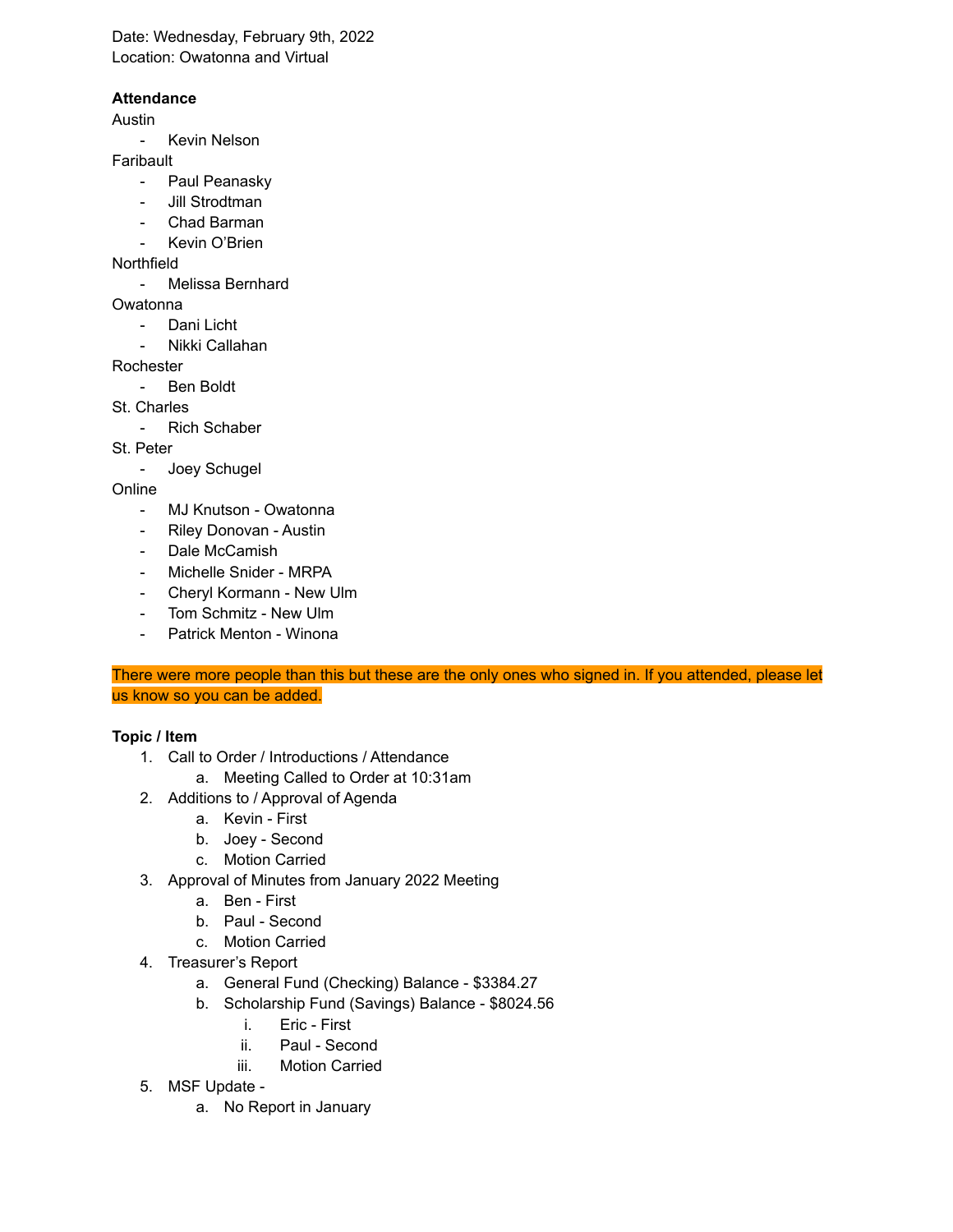- 6. MRPA Board of Directors Report Joey
	- a. Met January 26th, 2022, Virtually
	- b. Ben is the treasurer
		- i. Financials are in a good place
		- ii. Investments have done well
		- iii. Discussion has occurred regarding a line of credit
	- c. Carlson gave legislative update
		- i. Should be spending on trails, etc
	- d. MRPA podcast idea
	- e. Discussion on MRPA work plan
		- i. Listening committees
			- 1. Named committees and network liaisons
	- f. Next meeting is February 23rd, 2022
- 7. Recreational Sports Commission Report Michelle Snider
	- a. Meeting later in February, date TBD
- 8. Network Updates
	- a. Aquatics Kevin O'Brien
		- i. Met last Wednesday for 90 minutes
		- ii. Working through a bulk order for statewide savings
		- iii. Collaborating on summer prep and policy creation/review
		- iv. LG Olympics will return in 2022
			- 1. Location TBD
		- v. Member resources will meet next week
	- b. Programming Michelle Snider
		- i. Next Meeting is February18th, 2022
	- c. Other N/A
	- d. Michelle's Report
		- i. Request for proposals for 2022 MRPA
			- 1. Dates: 10/11 to 10/14 at Cragun's
		- ii. Continuing the FL partnership
		- iii. Two upcoming meetings for education workshops
			- 1. First Wednesday in May
			- 2. Fridley and Rosemount
		- iv. There will be a Legislative Update
			- 1. February 24th via Zoom
		- v. Northstar Partnership Program
			- 1. Corporate Partners
- 9. Old Business
	- a. SMRPA Golf Tournament
		- i. Team recruitment has dropped, therefore have not been raising as much money as we have in the past.
			- 1. We need to work harder on finding teams.
- 10. New Business Kevin Nelson
	- a. Student Scholarships
		- i. Traditionally three \$1000 scholarships awarded
			- 1. Winona
			- 2. Mankato
			- 3. Other
		- ii. Application Process
			- 1. Due Mid-April
				- a. Schools need to promote better
		- iii. Conversation
			- 1. What do we do with travel/food/lodging at Craguns?
			- 2. Do we go to an educational fund rather than scholarship fund?
			- 3. Can michelle give us some pricing updates?
		- iv. Scholarship Group
			- 1. Joey Saint Peter